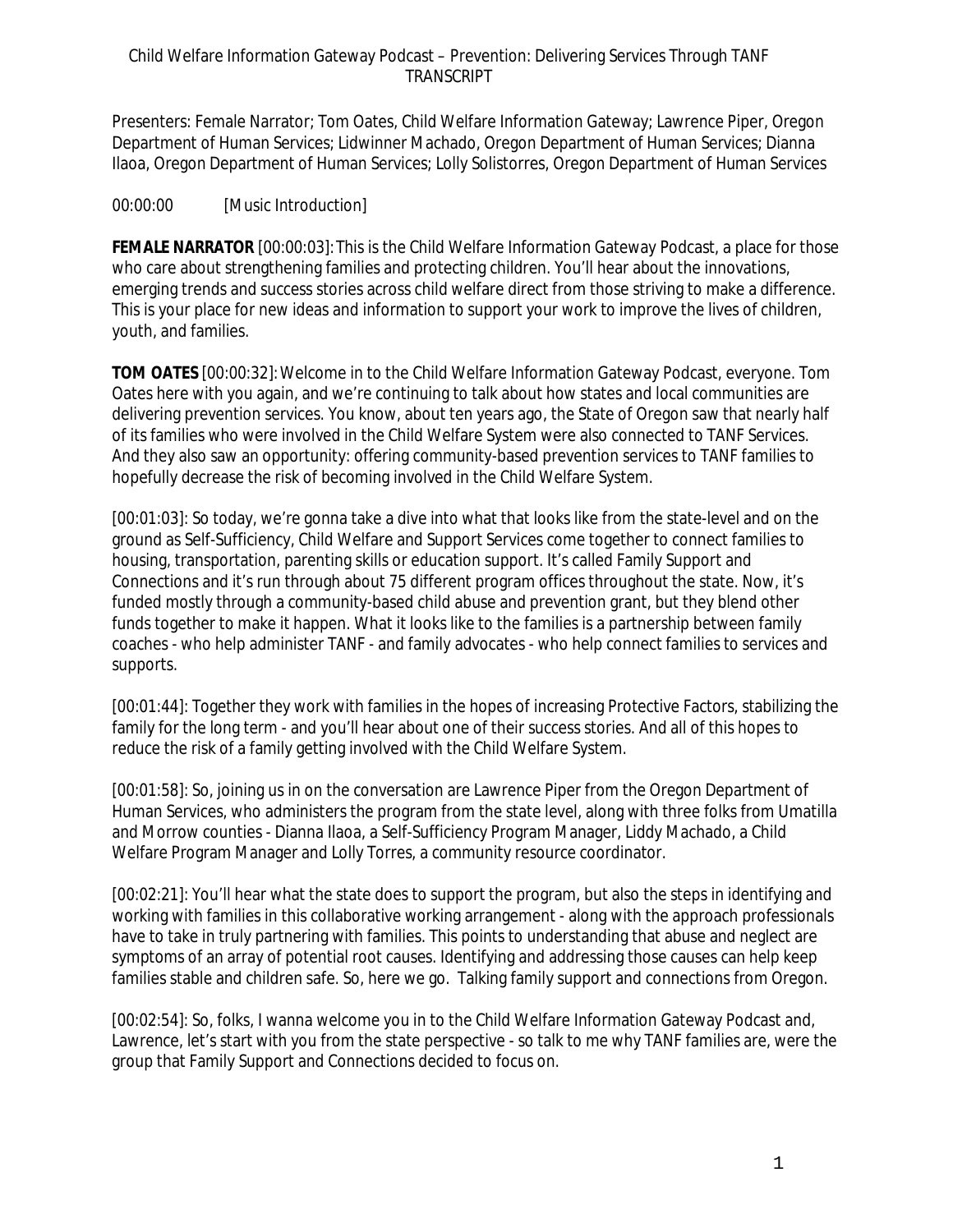**LAWRENCE PIPER** [00:03:10]: Thank you, Tom, I appreciate the opportunity. I came in shortly after the, the focus groups met and talked about how can we effectively use this part of federal funding and it became very obvious that we already had an access point for families who were experiencing extreme levels of stress - operating in crisis mode from, not only house to house, but sometimes meal to meal and recognize that this population was in a risk category, not necessarily purposely, but that the opportunity to intervene and provide additional supports for their stability was very appropriate within the systems that are already here, it was a perfect opportunity to provide additional services looking at family stability.

**TOM OATES** [00:04:23]:You know and you also have the structure of this, this network of all your, you know, nearly 75 program offices throughout the state, so, from the central office, from the state perspective what is Family Support and Connections, the main office within the state doing to support all those program offices?

**LAWRENCE PIPER** [00:04:40]: So, initially the, the contracts were written as almost an instruction manual, looking at the federal criteria and looking at building on the positives and looking at the Protective Factors we, we knew that the more you enhance Protective Factors, the more you minimize risks. There are risks that you can't mediate, it's a circumstance of life and but there's a way to mediate those circumstances and that's by developing the Protective Factors - and so that was the framework that was put not only just by instruction, but contractually, these are the types of programs and the focus we want you at the local level to work with.

[00:05:35]: We provide continuous program technical assistance, clear guidance and direction for program design and implementation, developed a process for invoicing and fairly quick turnaround from the invoice to payment being received. Most of our providers are smaller private non-profits, particularly in our rural areas and they don't, they, we don't want to set up a cash flow issue. Advocate for appropriate referrals - we can make referrals that need to be appropriate for the services provided to make sure that's a good match. Access to training and support in partial scholarships for those contracted agencies, staff to understand what the whole state system - the TANF, SNAP, childcare, Child Welfare - understanding all of those so they know that what they're doing is significantly making a difference, and exactly where. And also in looking at equitable allocations of the funding across the state.

**TOM OATES** [00:06:52]:I'm curious, is there a way that the state is supporting the communication between the program offices? So, maybe what's happening in one part of the state, somebody else can learn, or if you've got different parts of the state that say, hey I've got an idea or I've got a need that you can kind of help partner, you know, along the way - just as a, just as the local program offices, you know, collaborate within their own community, the state is your community.

**LAWRENCE PIPER** [00:07:18]: Yes, there are, there is a steering committee made up primarily representative of the state and their program managers, they are staff people within self-sufficiency programs. I serve on several work groups that include Child Welfare - we have a family stability work group that has Child Welfare people from the field, as well as - the field offices - as well as contracted providers and so there's a constant communication and channeling.

[00:07:58]: I do a fair amount of that, I'm on several national listservs and I always forward all that information and do a lot of the connecting people to people, as well as Child Welfare systems and publications from the FRIENDS network, which is our TA provider.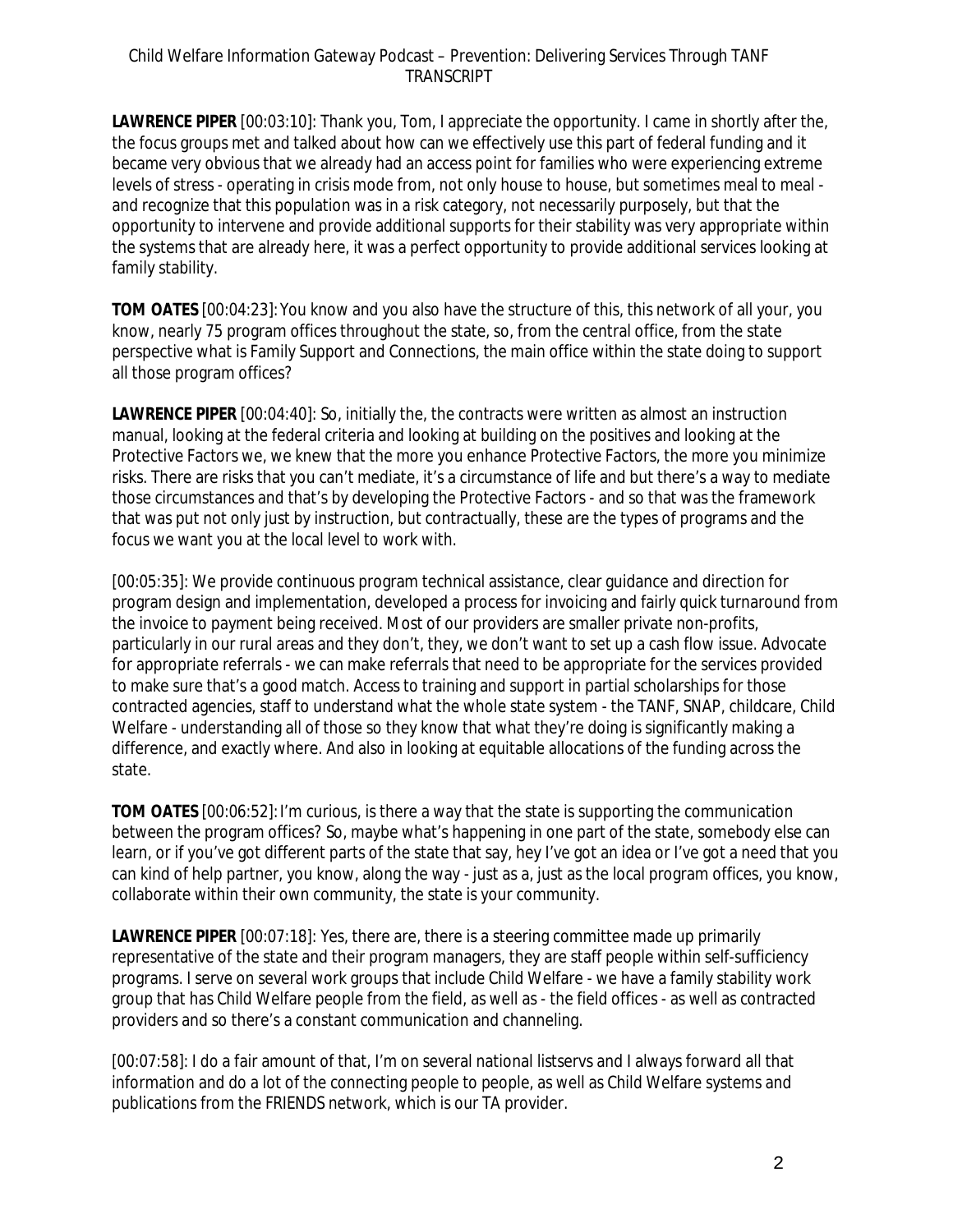**TOM OATES** [00:08:25]:So, besides - and clearly you guys are a CBCAP grantees, which, you know, FRIENDS clearly has as their involvement and that's where their support comes from - but, what's the overall state investment here for Family Support and Connections, I mean are TANF funds used here, or how's that happen?

**LAWRENCE PIPER** [00:08:43]: Yes, so, we have blended multiple sources of funding, the CBCAP is the foundation and the criteria for program implementation and design. The governor has a line item in her budget that is actually approximately 30% of the total pot and then on top of that, we've invested 1.6 million TANF service dollars to, to really ensure that there's equitable services across the state - rather than just a pilot in the most populous area - that the most populous areas sometimes have the resources where rural and frontier communities - which we have a lot of in Oregon - are left behind and that wasn't acceptable in our thinking when we designed the program.

**TOM OATES** [00:09:43]:Especially because those areas may have different challenges - where an urban area you have to deal with volume, but maybe in a rural area you have to deal with transportation or just finding where the services are.

# **LAWRENCE PIPER** [00:09:55]: Absolutely.

**TOM OATES** [00:09:56]:So, let's talk about some of that inaction, and so I want to bring in, you know, Liddy, Dianna and Lolly, just, you know, to remind folks, Liddy comes at it from the Child Welfare angle, Dianna through the self-sufficiency angle with TANF, and Lolly Torres in dealing with all of those community partners and trying to work with those family coaches. And so, let me start with asking about the process - from identifying families to that partnership between self-sufficiency and Family Support Connections - Dianna, what does that process look like, kind of from start to finish when you're dealing with a family?

**DIANNA ILAOA** [00:10:53]: Okay, I'm gonna go ahead and break that into the three parts that you mentioned, it might make it easier to, kind of, outline that. I'm gonna start with the identifying of families. With self-sufficiency, last year we had begun using a self-assessment tool with individuals that really helped to identify their areas of strength and areas that may have needed some additional support to gain skills and long-term stability.

[00:11:03]: This really was putting our families back in the driver's seat. Many of these times, when we're doing the assessment is where we get to introduce Family Support and Connections and offer to connect them with the program. Another way that we are identifying families is through the collaboration efforts of self-sufficiency and Child Welfare. It could be through a case that didn't necessarily rise to the Child Welfare level, but we did identify that we could benefit from the Family Support and Connections Program.

[00:11:37]: At this point if that is identified, the family coach would offer the services and submit a referral if the client agreed to enter into services with FSC. So, really, you know, there's many ways that families are identified through our systems and it really can happen at any point while we're working with them.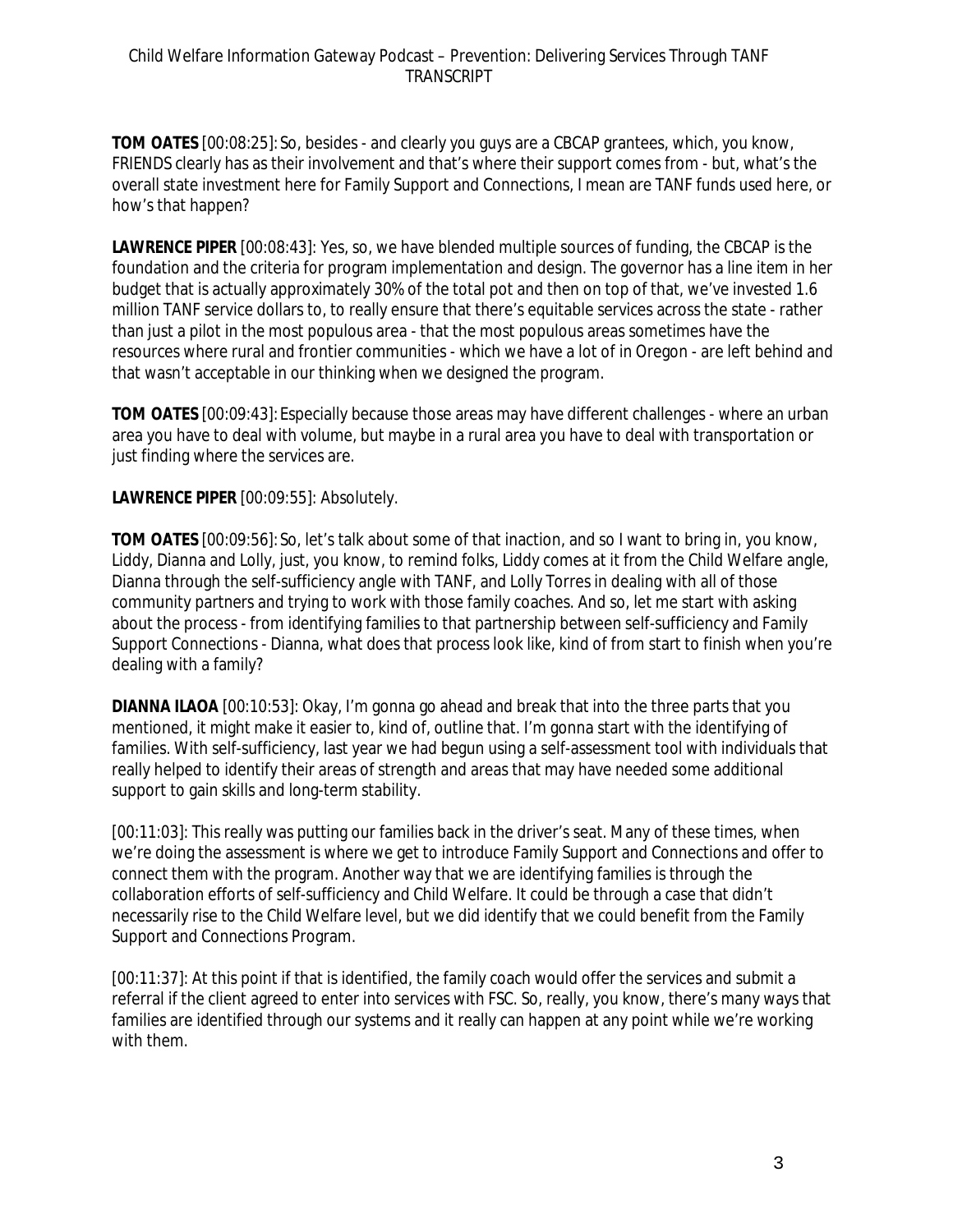## Child Welfare Information Gateway Podcast – Prevention: Delivering Services Through TANF **TRANSCRIPT**

[00:11:57]: Sometimes, initially up front, families aren't ready for that and because we are creating a plan together and they really are the driver of their plans and goals, we try to enter that system with them at the point that they're ready because -

**TOM OATES** [00:12:14]:Yeah -

**DIANNA ILAOA** [00:12:16]: - because we get the best impact and engagement at those times.

**TOM OATES** [00:12:19]:You know, I was curious about when someone's services are offered, how often are families agreeing or taking you up on the offer for services?

**DIANNA ILAOA** [00:12:28]: I don't have an actual number for you, but there is a fairly large percentage. If there are areas that they identify - families usually, you know, like I said they're setting those goals for theirselves and they're motivated to remove those barriers or obstacles, so a lot of times they're able to - they will engage.

**TOM OATES** [00:12:49]:So, you mentioned identifying families, talk to me about, you know, partnership between FSS and Family Support and Connections and then providing services - the other two steps of that three-step process.

**DIANNA ILAOA** [00:13:00]: Right, yes, our partnerships, you know, one of the things about this is that we were, we specifically contract for services in the community so that it's really represented and as we talk about, you know, we are in a rural area and I think even some of our area could be considered frontier. So, based on that, it's really important that we contract for the services in the community.

[00:13:24]: The beauty of the contract is that we really are getting more than what we contract for because of the partnering that we do. Self-sufficiency and Child Welfare are housed under the same umbrella, where Family Support and Connections, the Head Start and the Oregon Parent Education Collaborative are also housed under the same umbrella. So, having many of the same goals provides a unique opportunity in our district. It's allowing us to braid our services and leverage resources to help families.

[00:13:55]: We also feel very fortunate because we're able to share best practices and use each other's expertise. I'd like to move on to the services part from there, if that's okay. The services that we're providing vary based on the individual family needs. We always want to look at the family holistically and that really is that shift of looking at the family and using the assessment and also an important component in that is that we're using an equity lens. This is not so much about equitable but actual equity, because not everybody needs the same thing. No one size fits all, if you will.

[00:14:35]: Another piece, example that I like to share is that some of the services - you know, just how they range - some of it is around stabilization and, again, this is long-term sustaining; parenting skills, social connections, family bonding, some of the other services that they're providing is around housing, budgeting. It's really, some of those things are seen maybe basic to some of us, but some people have never experienced that, nor has it ever been modeled to them. And many times, when a family maybe gets into a home from being homeless, you know, they used to spend their money in a different way and now they're needing to be taught in a different way to be able to sustain that housing. So, that's a really big piece of it.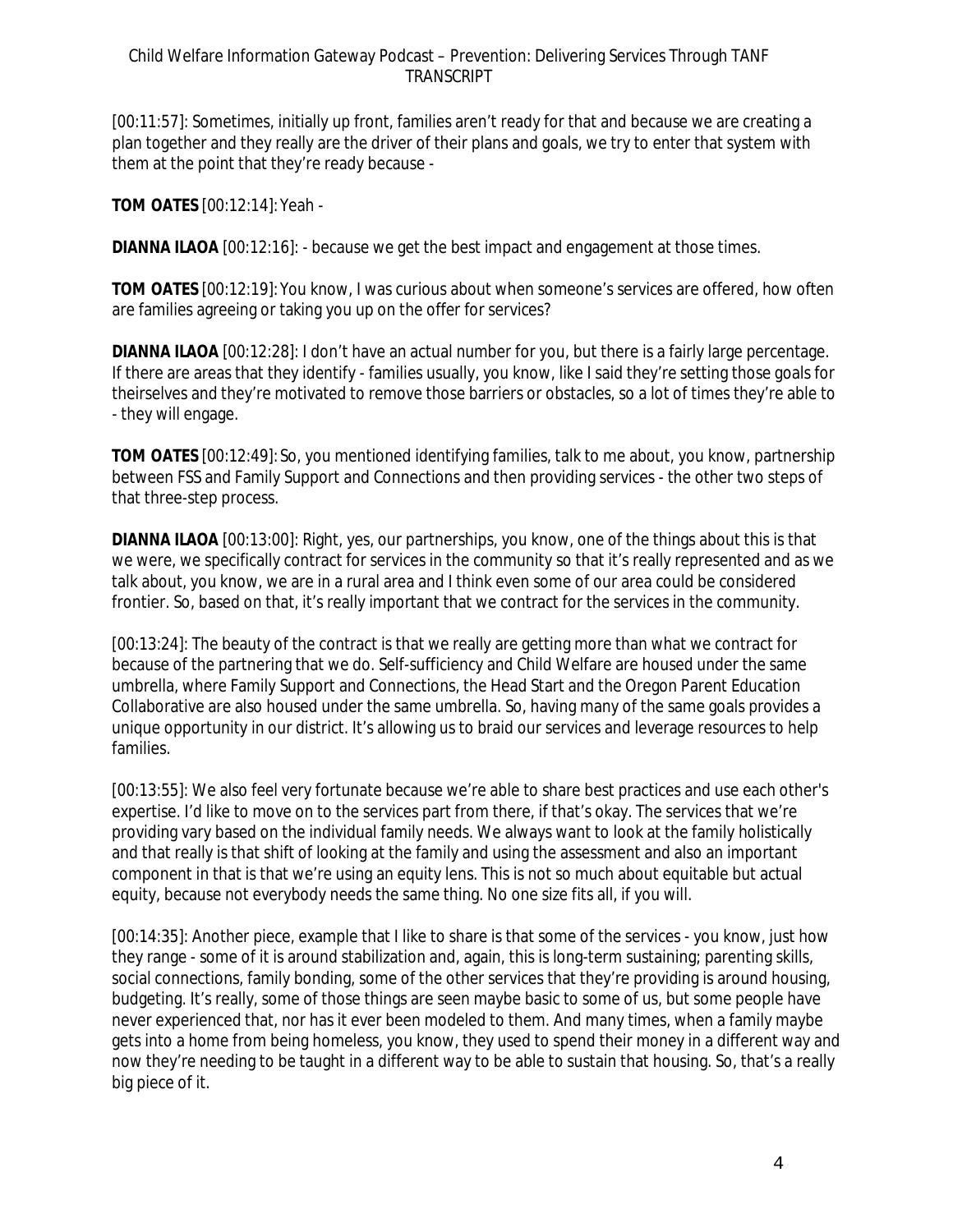[00:15:27]: The other couple of just quick examples are navigating resources and other systems. And so, you know, I know our system very well, so I have no problem navigating it, but if I had to go to, maybe let's say the Social Security office, I'm not, I have a basic understanding, but I'm not very familiar with that system. And, sometimes it can be very, very overwhelming for individuals and we kind of throw our hands up in the air and give up and so, this is where those connections with Family Support and Connections really, really helps families walk through it side by side and just really giving them what they need. Just two of the other things that are really big on our list there is around transportation and choosing really good childcare that works for the children.

**TOM OATES** [00:16:15]:That's great, that's great. So, you've got this, obviously a community collaboration when you're trying to deal with all of your partners and all of the service providers, but then there's a collaboration from the agencies themselves, and so, Lolly, when it comes to the, the family coaches and those community partners and the family advocates, how is everybody working together to, you know, to share information and to make sure there are no gaps along, along the line?

**LOLLY TORRES** [00:16:41]: So, we have a strong structural foundation that allows us to collaborate together because self-sufficiency and Child Welfare are under the same umbrella, the Family Support and Connections is contracted by us. So, in our district - which is district twelve, Umatilla and Morrow county - so, the family advocates had a great working relationship, collaboration, and are able to walk into the self-sufficiency office to stop the family at any time the family coach is available.

[00:17:08]: Also, it is through the regular monthly staffings at the self-sufficiency office that the family advocates share information and conversations between family advocates and families. Throughout this we also have informal staffing by phone calls, emails that also go back and forth throughout the month to share the information. And then also through discussion with the family coaches and the advocates, they consider themselves a part of the self-sufficiency team. The advocates feel valued and appreciated by family coaches in the work they do and it makes for great teamwork.

**TOM OATES** [00:17:46]: Well, and you need a specific type of, of talent with the skills and, and frankly, the mindset to have a strong family advocate. And, so, so, Liddy, you know, you, you manage more than 60 people, so you've gotta deal with personalities and folks and all the work that goes into their day to day, when you are looking for a family advocate, talk to me about what makes a family advocate successful for your program.

**LIDWINNER MACHADO** [00:18:10]: Yes, thank you so much. They have to be really empathetic and nonjudgmental, they have to be persistent but patient, sometimes it takes a while for families to respond and engage in services. They have, you know, they have to help families identify strengths and build on those strengths. They need to have the knowledge of community resources to help families navigate the systems and also help make referrals to community resources. It is important to meet families where they are and taking into consideration the family history, how the parents grew up and employing former - employing trauma informed practice strategies.

[00:18:52]: The goal for family advocates is to help families become stable and self-sufficient and helping parents overcome barriers and figuring a way to move forward. They need to have strong family engagement skills, along with active listening to build rapport. Cross collaboration is what Lolly mentioned between the self-sufficiency family coaches and family advocates is a must and regular staffings needs to occur to reach the best outcome for families.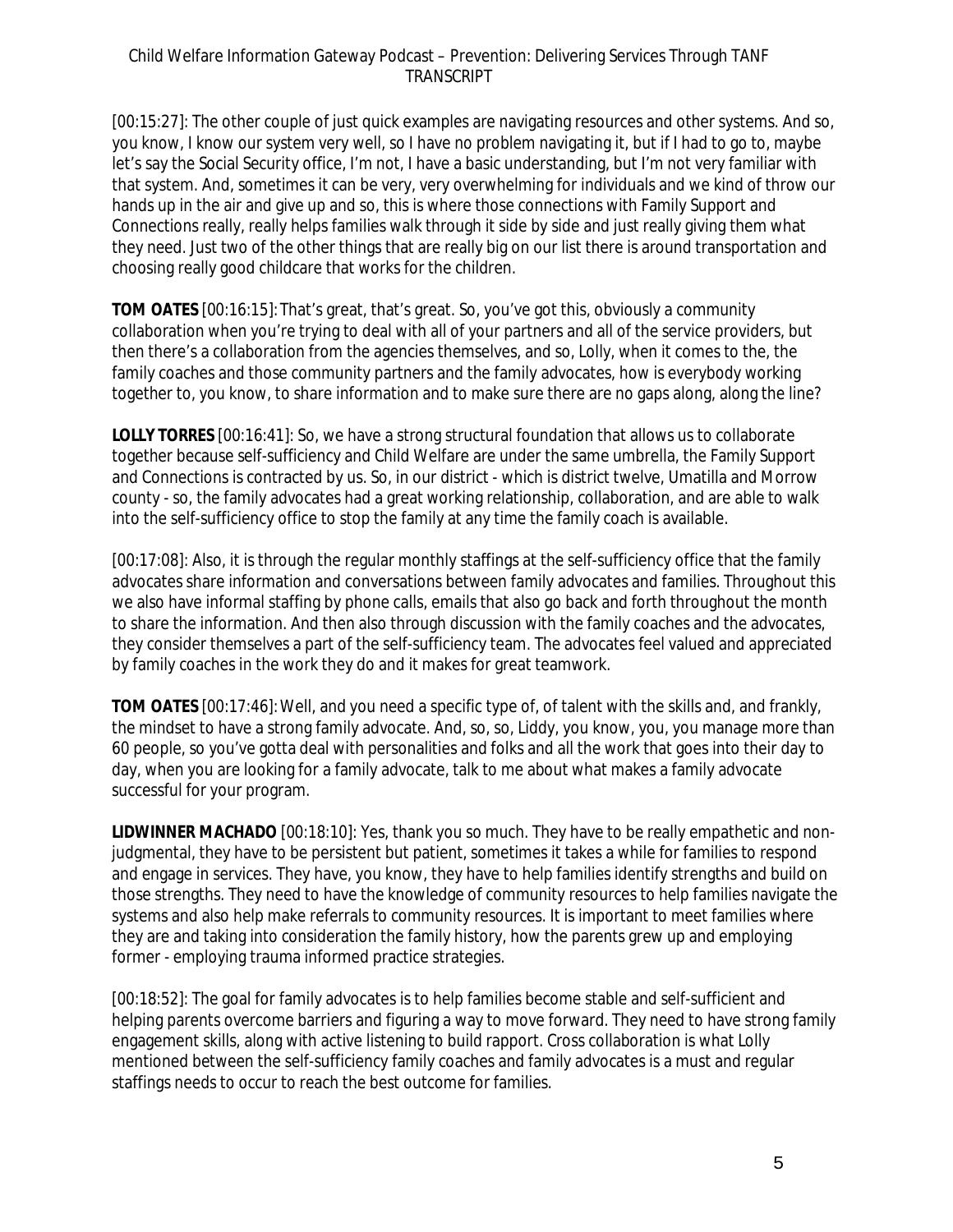## Child Welfare Information Gateway Podcast – Prevention: Delivering Services Through TANF **TRANSCRIPT**

[00:19:22]: And, in our district, you know, like Lolly already mentioned, they conduct our monthly staffings and also they meet as frequently as, as how the families need.

**TOM OATES** [00:19:38]:So, with that, there's you know, clearly the family plays a role, the family is a part of this. So, where is that handoff between control, between responsibility, because it's, it's we've changed, you know, within the Child Welfare System, we are changing to letting the family have a leadership role and an ownership role in their own plans. Has there been a shift over the past number of years to make sure that really what family centered means is they are involved in the process along the way, as opposed to, kind of, being led by the professionals? How is, how are your family advocates embracing that?

**LIDWINNER MACHADO** [00:20:22]: Most of the time they want to be in and out of that family's life as quickly as possible in the shortest amount possible so that families can move on with their lives. And, you know, it's, it's meeting that family where they are, like I already mentioned, that you know, they get into the home, they identify what is, what it is that the family needs, the family is driving this and their role is to help that family move that agenda forward, whatever that agenda is - whether it's looking for a job, whether it's getting into open drug treatment, whether it's looking for other services for their family - that's exactly what they're working on.

**TOM OATES** [00:21:01]:So, what's the biggest challenge that your family advocates face?

**LIDWINNER MACHADO** [00:21:05]: Yes, as you know, the Family Support and Connections Program is voluntary, so sometimes families choose to opt out of the program at any time and, you know, there's nothing, you know, the family advocates can do if families choose to opt out. At times, it's really hard for families to stay long within the program in order to really see the benefits of the program and sometimes it's really hard to connect with homeless families because they are always moving from one place to the other.

[00:21:37]: And, given that we are in rural communities, there's, there's not a wide array of services to refer our families to and during the times that, you know, the families are working with the family advocates, they'll provide transportation, they'll, you know, provide taxi tickets or taxi vouchers, they will sometimes give them a ride - however, the goal is for those families to figure this out on their own so that they will become self-sufficient and the lack of public transportation in our area is a huge barrier to the family continuing with attending services.

[00:22:22]: I also wanna men- oh, sorry - I also wanna mention that, you know, sometimes if we have, if they have parents who have felony charges on their records, it is so hard for them to get jobs and get housing, which makes it difficult for family advocates to help them overcome some of these barriers. And funding also is limited, so sometimes it's really hard for the participants to meet their goals and outcomes because of the lack of funding.

**TOM OATES** [00:22:55]:Yeah. That's a case across the board when we're trying to deal with just the basic nature of where you are and the struggles that families have. And, you guys are all pointing on something about, you know, especially when the program is designed to prevent - that's what we're talking about - prevention of entering in the Child Welfare System. And knowing then there are so many different factors that can come into play. You guys have mentioned - is, is it substance use, is it housing, is it employment, is it training, is, is it parenting skills. And those are all different, but yet they all look at the family holistically - 'cause it's not always one, it could be a combination of factors.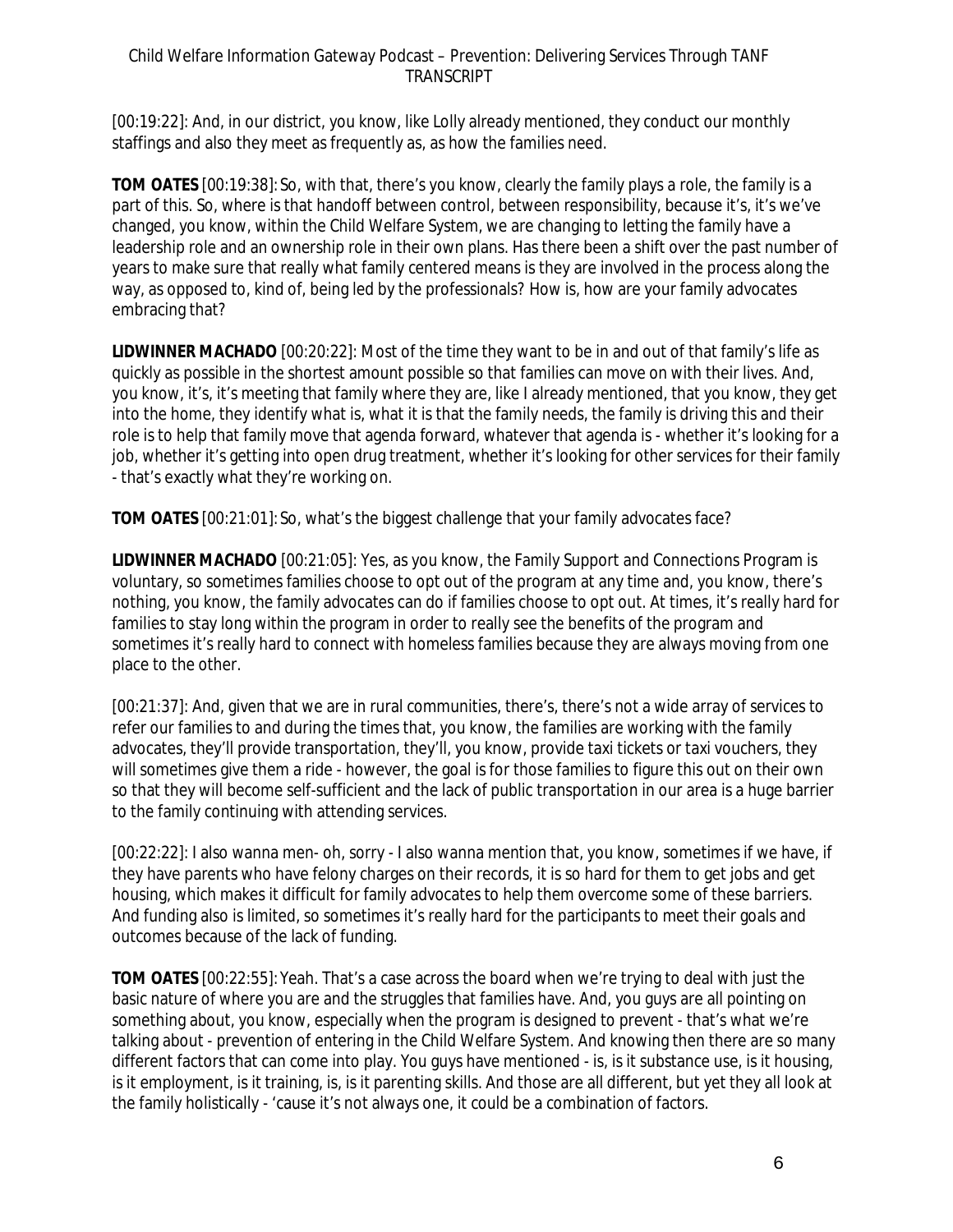[00:23:36]: You know, Dianna, talk to me about this shift of looking at the family holistically and less addressing, you know, the symptoms and now more the root cause.

**DIANNA ILAOA** [00:23:46]: Yes, our agency as a program had to really redefine what success looks like for families. This has shifted our thinking in terms of our approach with the families. Especially knowing that families know what's best for them and they really are the experts in their own lives. So, with all of that said, this is really, again, helping to put families in the driver's seat of their lives and taking ownership of their goals.

[00:24:16]: And we talked about the preventative keys of this work, but we're also working on really helping to stabilize families long term and out of poverty. I think, you know, in years past, a lot of the work was around crisis driven and we're really trying to be up in front of that and be really proactive because we really do want to help families with that pathway out of poverty so that it can be sustained long term and it would be a systemic type system for them.

[00:24:51]: One of the things that really has kind of helped with that, as I mentioned before, was the assessment tool that we're using. That really has helped us to truly get the root causes versus symptoms. For example, housing. We've seen folks get housing, but the problem is that they're not able to sustain it and a lot of times, you know, they're, they're back to us trying to look for answers for that. With the old approach that we used, you know, again people would lose their housing and then they would come back starting at ground zero to find new housing only to sometimes repeat that same situation many times over.

[00:25:32]: In the new approach that we're using, right up front we're exploring the factors that contributed to the loss of the housing and we'll work on addressing those issues. This allows the families to remove those barriers and sustain long term housing. Again, once we can secure housing, this just brings the family one step closer to their pathway out of poverty. I can say the same thing about employment. You know, we had a really big push in the years past to really get people to work and people would get jobs, but they weren't able to keep them. And there was many reasons why childcare, transportation, you know, they weren't really conditioned for what the workforce would look like - and then they would end up back on services.

[00:26:17]: So, this time around, we really looked at what would that look like if you got a job. What support systems do you have in place, what skills do you have to address the needs that might arise and where can we provide additional skill sets, what are some things that we can do beyond you getting that employment to really help you out of poverty. We know many of our folks if they out the gate end up in a, you know, a minimum wage job, that's not the solution for them long term, that's the starting point and then how do we build on that. And that's the kind of work that we're doing with families to help them, again, not be the crisis driven mode that we had in the past, but really that longevity of being really able to stabilize in and move forward with their lives and be free of having to use our type of services - basically working ourselves out of a job, if you will.

**TOM OATES** [00:27:12]:Yeah, well I mean it shifts away from being a plan of reaction to a plan of strategic forward looking, and it goes really back to providing in home services before Child Welfare needs to be involved, because, you know, when we use the phrase abuse and neglect, a lot of times it's not abuse and neglect that we're dealing with, it's the root causes that could happen decades, years,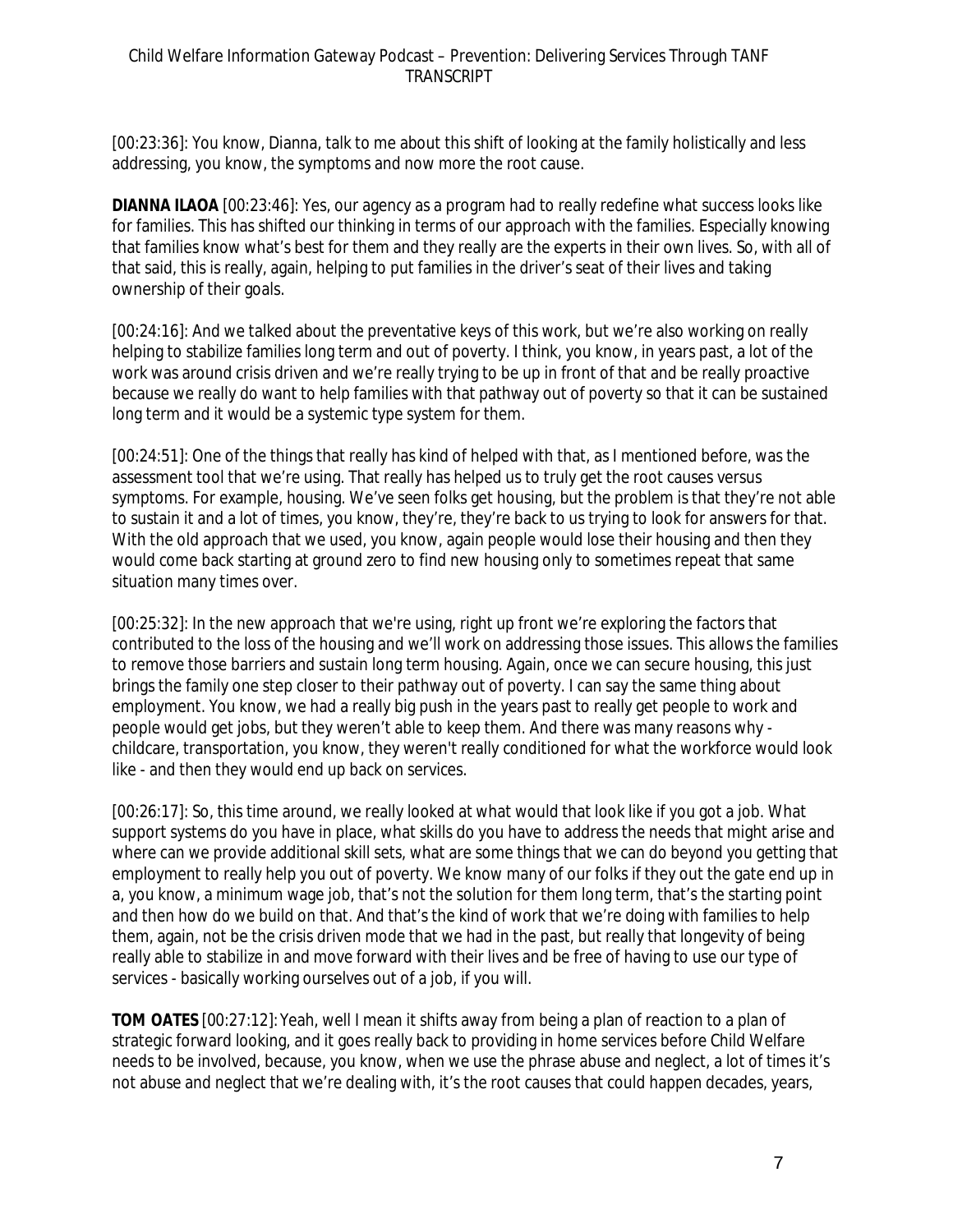## Child Welfare Information Gateway Podcast – Prevention: Delivering Services Through TANF TRANSCRIPT

months, potentially days beforehand and so, if you can stabilize the family, you also set them up on a better path of, of long term success.

[00:27:48]: But, you guys are in a, you know, a, a more rural part of the state, and so, Lolly, you are dealing with the community partners and so, where does that involvement happen when you may have a lack of services, or a lack of resources within the county - talk to me about what you're doing to establish and sustain those community partners.

**LOLLY TORRES** [00:28:11]: Actually one of the things that I enjoy doing is really partnering with communities and also figuring out working, figuring out what they need for the family is first of all. So, say that they're needing IDs, what community partners can provide that, and we also, also have a program where we can also help with that, so, if there's clothing, school clothing, what community partners can help with that and we look at various partnerships and school supplies - schools supplies is one of the things that we really run into that families are having a struggle to provide for that and there's the, the churches, the religion institutions that do help out with that. We also partner with the CTUIR, which is the tribal, yea, and they also have programs that do help out families. So, it's really meeting the partners where they're at and actually asking what resources they have available.

**TOM OATES** [00:29:31]:A lot of that sounds just like, not only locating those resources and services, but also making them aware of the need and, you use the phrase hey any part will help because it's gonna go toward a family in need and, and, and your job is so crucial of connecting those families to those services. And, so, we're, we're talking about this new approach and, and clearly stabilizing families is not a new goal, but the approach that has changed and so, Lawrence, let me bring you back in and talk about hey, what are the numbers telling you after, you know, you've been at this for a bit of time, what kind of progress can you talk about?

**LAWRENCE PIPER** [00:30:08]: Thank you, Tom. The, the numbers that initially drove us to this population was the percentage of active Child Welfare services the, the families that were connected were approximately 46-48% of Child Welfare cases had been on TANF or SNAP services prior. We are at approximately nine years later, it's not a, it's not a short term, but approximately nine years later, currently 32% of open Child Welfare cases had been on other state services prior, so, so, the reduction at that bottom line end has shown progress in our approaches and the work that you've been hearing about today.

**TOM OATES** [00:31:15]:So, in, in less than a decade, you're talking about from nearly half to one third and so, there's, there's a difference right there. So, Lolly, based on those numbers that Lawrence just said, give me a story, what does that, what does that look like, really, when we talk about the reductions, what does success look like in Oregon?

**LOLLY TORRES** [00:31:37]: Like it was mentioned before, this program is voluntary and for families when they are identified, there is, I have some examples, there is one that the family need was childcare, parenting, hygiene, family management - so they did get engaged with Family Support and Connections and the successful outcome to this was they started a parenting class, they were working on maintaining their house kept clean and then eating healthier. To me, that is a really success story.

**TOM OATES** [00:32:11]:And, and explain this to me about how long you guys are still involved with the family, because just when services are provide don day one, it doesn't necessarily mean you walk out the door at that point.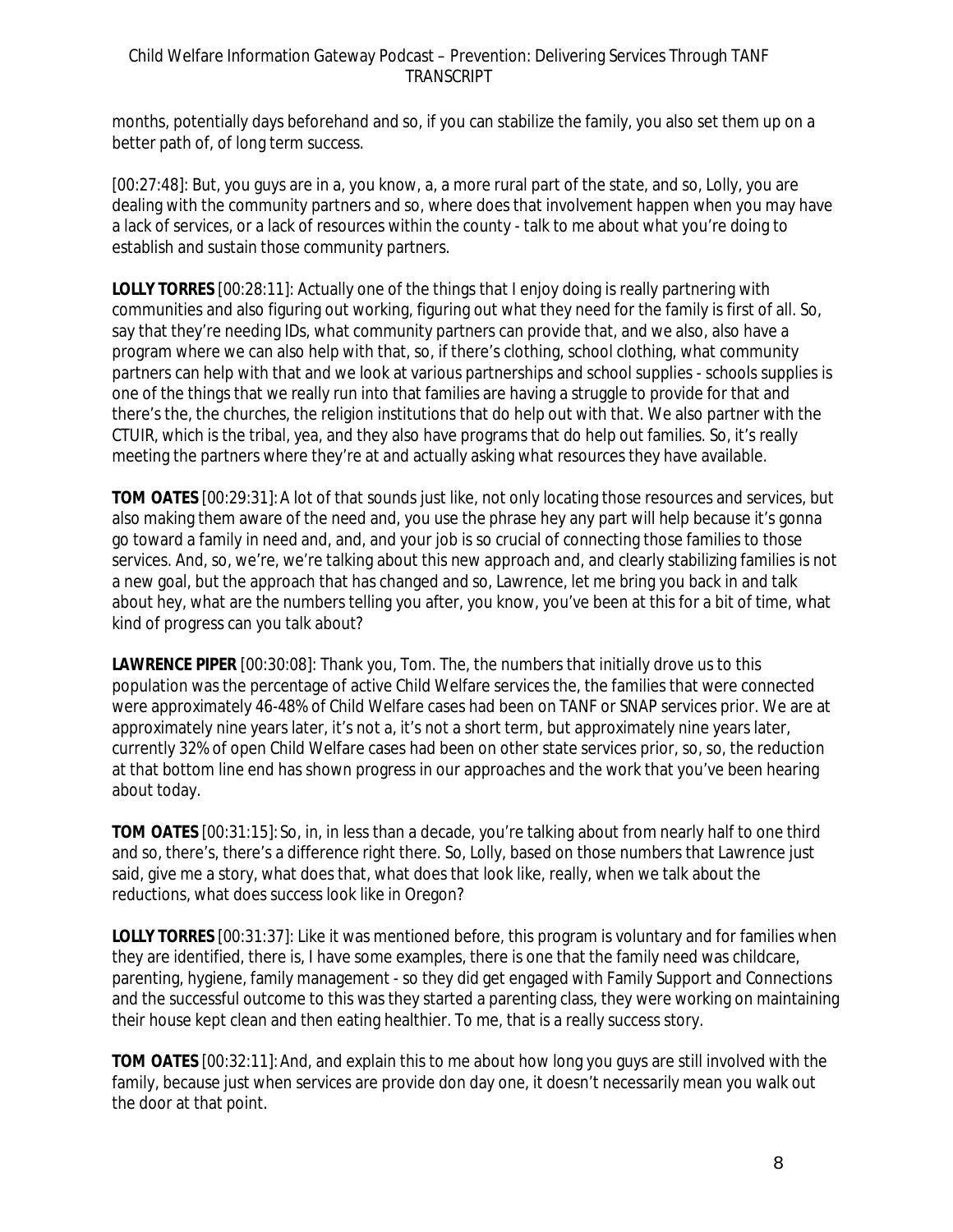**LOLLY TORRES** [00:32:21]: Correct. In reality, the family coach and Family Support and Connections they do staff these cases. Once they have met the referral outcome, then they get referred back to the family coaches and the family coaches continue working with these families, because it's not just one barrier ends and then there's no other ones. There's other issues that do come along and if they wanna increase their, their skills or enhance their skills for employment, then that's another, that's another step or goal that the family is willing to take.

**TOM OATES** [00:32:55]:Yeah, self-sufficiency also means self-sustainability along the way and so being there to at least make sure that sustainability is gonna happen, while the family advocates may step out, the family coaches are always there as a support system and to make sure that the family can keep that momentum, that sustainability.

**LOLLY TORRES** [00:33:15]: Yes, correct.

**TOM OATES** [00:33:16]:Dianna, and, and Liddy and Lolly, along with Lawrence, guys, again I appreciate the work you're doing, I appreciate you taking the time and sharing your story with what you guys are doing in Oregon with us here on the Child Welfare Information Gateway Podcast. Folks, thank you guys so much.

**All:** [00:33:31]: Thank you very much, thank you for having us!

**TOM OATES** [00:33:35]:You know, we recently posted another prevention related episode featuring work across Pennsylvania, where the state operates community-based prevention support similar to what Oregon is doing, but they operate it through their Office of Child Development and Early Learning, basically providing the same system of support recognizing that each family has different challenges and helping meet those specific root causes can go a long way to reducing risks and setting up families to sustain that stability over the long term.

[00:34:05]: So, if you go to this podcast's web page at [acf.hhs.gov/cb,](https://www.acf.hhs.gov/cb) just search 'podcasts', we'll have all of our prevention related episodes for you. We'll also point you to some resources specifically about practice improvement, focusing on the connection and collaboration with TANF. So, if you're wondering about the community-based prevention work in your state, we'll also put a link to the FRIENDS National Resource Center's homepage, so you can search your state for the community-based child abuse prevention grantees in your backyard.

[00:34:35]: And, there's also good stuff we'll put up there for, from the Self-Sufficiency Resource Clearinghouse. So, this is the fourth in the series of episodes we've out together featuring specific examples of improving community-based prevention - each coming at the topic from slightly different angles, community training programs, contract revisioning to correctly align services, and how states organize their networks of prevention services.

[00:35:01]: So, my thanks to Lawrence Piper, Liddy Machado, Dianna Ilaoa and Lolly Torres for their time and energy and as always, my thanks to you for the valuable time you've chosen to spend listening to the Child Welfare Information Gateway Podcast.

**FEMALE NARRATOR** [00:35:18]: Thanks for joining us for this edition of the Child Welfare Information Gateway podcast. Child Welfare Information Gateway is available at [childwelfare.gov](https://www.childwelfare.gov/) and is a service of